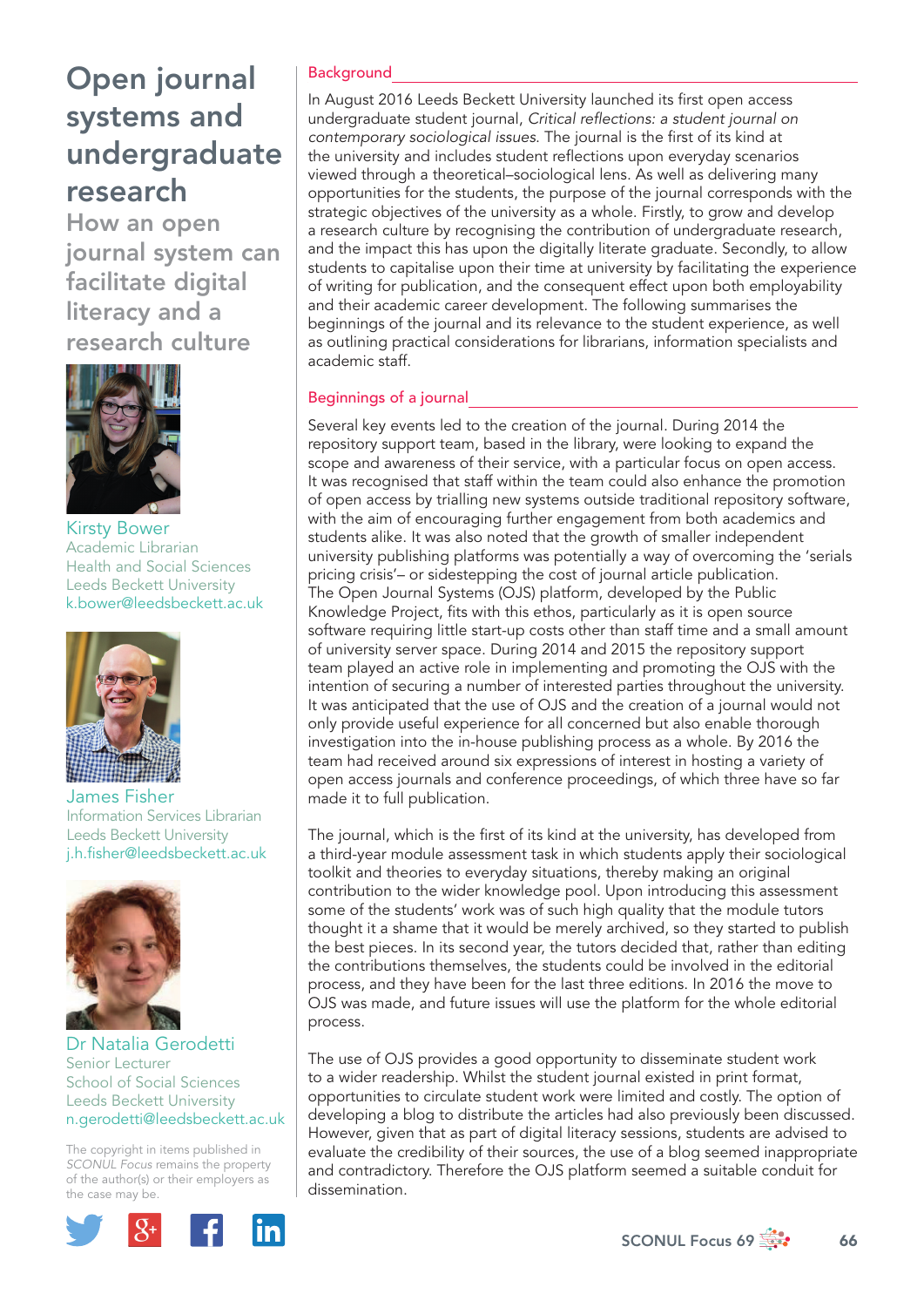How an open journal system can facilitate digital literacy and a research culture

In a similar vein the contribution of undergraduate research has recently been discussed. The British Conference on Undergraduate Research (2015) advocated the use of open journals to promote undergraduate work alongside practical information on establishing an in-house journal. Stone, Jensen & Beech (2016) outline the benefits for undergraduates in terms of improving the quality of student writing, and the consequent opportunity to increase employability by including publication details in prospective job applications. This was reflected in the feedback received from participating students who added the journal to their LinkedIn page and commented on how the creation of the journal had improved their academic writing skills. Importantly Garde-Hansen and Calvert (2007) outline the pedagogical advantages of publication as a means of developing higher order learning by encouraging students to develop a more reflective, evaluative attitude rather than a 'passive, spoon fed approach'. They also identified the importance of creating a 'research-culture' amongst undergraduate students. This is a particularly current consideration given both the Research Excellence Framework (REF), which recognises the importance of cultivating a research ethos, and the Teaching Excellence Framework (TEF), which emphasises the importance of delivering high-quality teaching and student engagement with their learning.

## Institutional strategic drivers

As well as delivering many opportunities for students, the purpose of the journal corresponds with the strategic objectives of Leeds Beckett University as a whole. The Strategic Planning Framework 2016–21 (Leeds Beckett, 2016) comprises four key elements: an excellent education and experience; leading research and academic enterprise; a community of great people; sustainable resources. It provides an opportunity for collaborative working amongst the students themselves through the peer review process. In addition, the knowledge transfer of their research contributes to the wider knowledge base around their subject beyond an institutional level.

The creation of the journal afforded many opportunities for discussions around sharing research, open access, the cost of information, the ethical use of information, copyright and creative commons licensing. Digital literacy skills, which had previously been theoretically discussed during lectures, were put into practice, with noticeable results. The graduate attributes of digital literacy were met through the development of student awareness in these areas and by encouraging students to apply their knowledge to their article.

### Practicalities and results

As with most journals, we needed to think of the target audience. In the case of Critical reflections, this was potential and current undergraduate students. The journal has been used at university open days as a marketing tool to promote the sociology course to students who may be unsure what a sociology degree entails. It was also promoted to our current final-vear undergraduates to demonstrate the high level of work expected. As the journal had no resources to support marketing, this was done via social media, through face-to-face encounters at open days and during lectures.

Once the platform and mandate for the journal had been established, individual responsibilities were assigned. As the team consisted of three people, and the peer review process had been previously completed, we proceeded without section editor and reviewer roles. Key roles were journal manager and editor, which were assigned to the academic staff and academic librarian respectively, journal content being added to both the current and archive issues of the journal within a two-week period. This involved uploading pdf versions of the original and creating a metadata record for each article to enhance discoverability. Once the journal was established, interested academic staff, students and alumni were contacted directly via email and social media. Although the journal has been established for less than a year, data received

The copyright in items published in *SCONUL Focus* remains the property of the author(s) or their employers as the case may be.

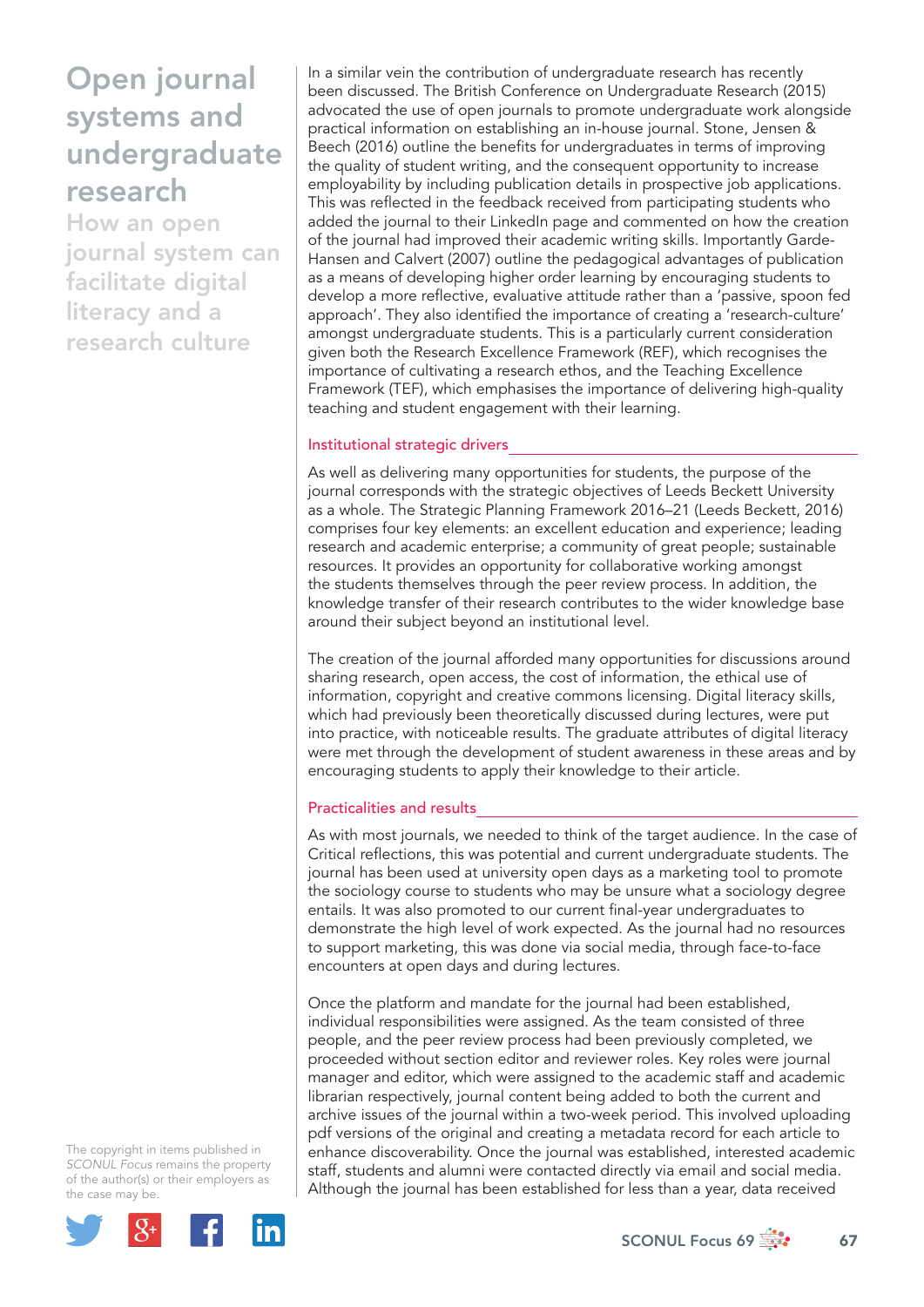How an open journal system can facilitate digital literacy and a research culture

via OJS for pdf downloads seem incredibly positive, with a total of 1553 downloads across all editions. This compares favourably with many of our subscription resources. The top three downloaded articles are: 'Who cares about Kim Kardashian?' (199 pdf downloads); 'Is surveillance really that bad?' (107); and 'At what cost? Consumerism vs sustainability' (102) (see figure).



*Top ten article downloads 2013–16*

Given the limited time for the journal to become established and the lack of any marketing funds, the team felt extremely optimistic. The number of downloads received proved that this had been a valuable exercise and that it was worth encouraging other course leaders to create their own journal.

### Areas for consideration

Whilst the benefits of establishing a student journal are numerous, there are also many issues to consider. The first consideration was about copyright and intellectual property. The university policy on e-theses was applied to the journal publication as it was felt that the scenario was similar. If undergraduates retain copyright of their work, academic staff need permission from them before publishing. However, should the student wish to publish elsewhere, the article would need to undergo a significant re-write in line with established publishing policies.

As the sociology course does not have a professional body, adherence to professional body requirements was not a concern in this instance. However, other health-related courses with professional bodies have expressed an interest in establishing a journal. Therefore academic staff would need to ensure that professional body codes of conduct were followed, especially around matters of anonymity and ethics.

#### Reflection and moving forward

Plans are afoot for the OJS to be adopted by other courses and there have been expressions of interest from occupational therapy and physiotherapy. To encourage others to take the initiative, the library has produced a series of open access video tutorials to assist with any queries around establishing a journal.

A review of the student journal landscape shows that several universities are in the process of establishing, or have already established, their own journals on a variety of undergraduate or postgraduate multidisciplinary subjects. It was felt that as Leeds Beckett is a large organisation, with schools retaining individual autonomy, the use of OJS itself should reflect the overall university structure and focus on subject specific rather than multidisciplinary content.

The copyright in items published in *SCONUL Focus* remains the property of the author(s) or their employers as the case may be.



 $SCONUL$  Focus 69  $\frac{1}{200}$  68